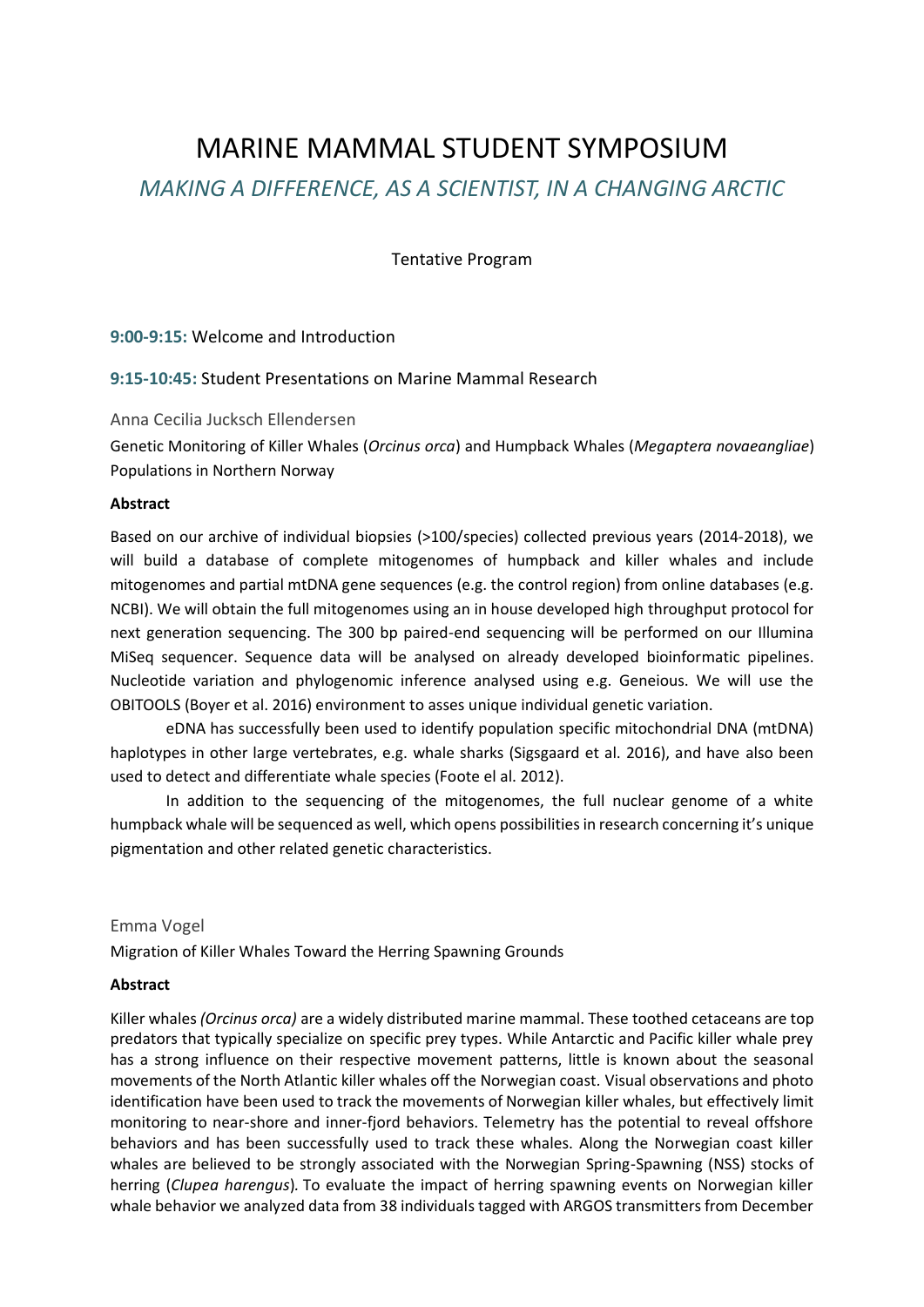to March at two different herring overwintering areas; 2015-2016 outside Tromsø and 2017-2019 outside Skjervøy. Annual standardized NSS herring stock assessment data was modeled using Integrated Nested Laplace Approximations (INLA), allowing us to extrapolate herring biomass over the entire spawning area using the survey point values. We used mixed effects models to explore environmental covariates influence on the move persistence. The most parsimonious model suggests that both sun angle and herring biomass influence whale behavior. It also indicated that there is an individual level response to herring biomass. After the spawning events, most killer whales followed the herring to their summer feeding grounds in the Norwegian Sea, while others entered the Barents Sea, reaching as far as the ice edge off Novaya Zemlya. Our results confirm the importance of NSS herring and its phenology for Norwegian killer whales, as well as indicating that killer whales exhibit individual variability in behavioral response to herring biomass.

## Theresia Ram

ID-Identification of Humpbacks Whales in the Barents Sea and the Troms stop-over Areas

#### **Abstract**

Since 2010, a seasonal humpback whale feeding aggregation has been observed in the near-shore waters of northern Norway, driven by wintering Norwegian spring spawning herring. Extensive photo-ID effort of these aggregations in northern Norway has allowed for the establishment of the North Norwegian Humpback Whale Catalogue (NNHWC). The Norwegian Sea is thought to be used as a migration corridor during the annual movement from the summer feeding ground in the Barents Sea to the winter breeding grounds. The main aim of this study is to investigate this movement of individual humpback whales by photo-identification analysis. To date, 889 individuals found in north Norwegian waters are registered in the NNHWC. Photo- identification data from the Barents Sea was gathered during a research cruise in September 2018. Both collections provide the basis to search for photographic matches between humpback whales in the two areas. One week of photo-ID effort in the Barents Sea resulted in the identification of 276 individuals, including two mother-calf pairs. Twenty-seven matches were found between this Barents Sea feeding aggregation and the NNHWC. While migrating south-bound, eight of the 276 identified humpback whales were re-sighted undertaking a feeding stop-over in northern Norway during the winter of 2018-19. The secondary aim will be to investigate site fidelity, the rate of seasonal return by individuals to northern Norway and to assess their arrival and residence times in the area. Differences in site fidelity and residence patterns may indicate varying foraging needs of individuals. These differences could be related to sex and/or reproductive status. Therefore, this study contributes to further understanding migratory habits of eastern North Atlantic humpback whales.

#### *5 minutes break*

# Camille Saint-Andre *Institute of Marine Research*

## The Feeding Ecology of Harbour Porpoise in Norwegian Coastal Waters

The harbour porpoise is an abundant top predator in Norwegian coastal communities; as such, it is important to understand its ecological role. To this end, the diet of 134 harbour porpoises bycaught in Autumn 2016 (n = 61) and Spring 2017 (n = 73) in Norwegian coastal waters and fjords was investigated. Both stomach contents and stable isotopes (δ15N and δ13C) from muscle tissues were used to obtain a more complete picture of the diet. This study confirms harbour porpoises in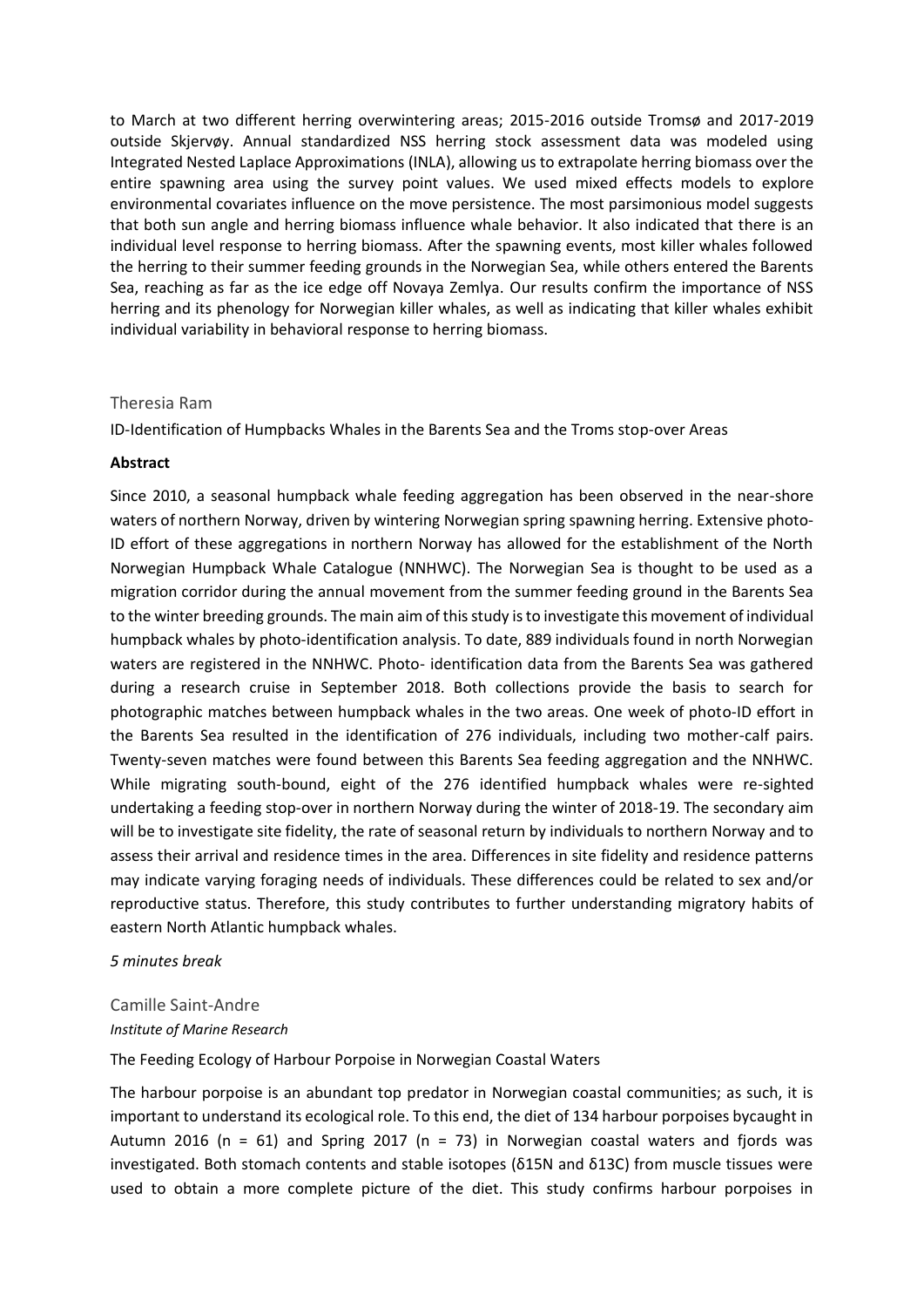Norwegian coastal communities are mainly piscivorous. Demersal gadoid fishes dominated the stomach contents, and saithe (juvenile) was by far the most important prey species. While lipid-rich prey species are thought to be essential for harbour porpoises, due to their high metabolic demands, this study highlights the importance of more available but lean prey in the diet. The analysis of stable isotopes and stomach contents revealed a significant ontogenetic shift as well as spatiotemporal differences, although saithe was dominant in all groups (maturity class, sex, area, sampling period) in the stomach contents. There were no significant differences in the isotopic nor diet composition between male and female porpoises, suggesting they use similar habitats and prey resources. Changes in the diet composition of harbour porpoises in Norwegian coastal systems between 1988–1990 and 2016–2017 were described and suggest that prey availability has changed. The results support previous studies that found harbour porpoises to be generalist predators that consume a wide variety of prey species and display a flexible foraging behaviour, feeding opportunistically on locally abundant and accessible prey.

## Maren Andrea Pedersen

#### *Institute of Marine Research*

Foraging Behaviour of Humpback Whales: Automatic Detection of Feeding Lunges from Two-Dimensional Data

#### **Abstract**

Rorqual whales forage almost exclusively by conducting so-called feeding lunges, but due to the difficulty gathering information about this behaviour through direct observation, especially lunges carried out deep in the water column. Though this behaviour was known there is still limited studies done on estimating food consumption based on lunge detections over time. Understanding whale foraging behaviour is an important tool in informing conservation and management of these animals, as well as mitigating potential effects of anthropogenic disturbance. The introduction of high-resolution digital tags recording 3D acceleration has allowed for the collection of complex movement data and increased our understanding of how whales feed. Specifically, lunges can be detected from specific movement signals in the 3D acceleration data. However, these tags are quite expensive, and there are still datasets obtained using simpler tags that have yet to be analysed. Therefore, we are developing an automated algorithm, for detecting lunges from 2-dimensional depthtime diving profiles. This algorithm has been tested on a dataset consisting of high-resolution data from 16 humpback whales (*Megaptera novaengliae*) tagged with high-resolution dataloggers, recording depth, 3D acceleration and sometimes 3D magnetometer data. The tagging took place in Kaldfjorden and surrounding areas from 2013 to 2016. The lunges marked from the 3-dimensional detector were used to validate the output from the 2 dimensional algorithm while optimising it. Additional validation was done by manually, through looking at the diving profiles and annotating where lunges might have taken place. The aim with the optimisation was to minimise the false positive detections, while maintaining or increasing the true positive detections. At this point in time this optimisation has shown a high degree of individual variation in what parameter modifications improves the lunge detection, but there are some general settings that can be used.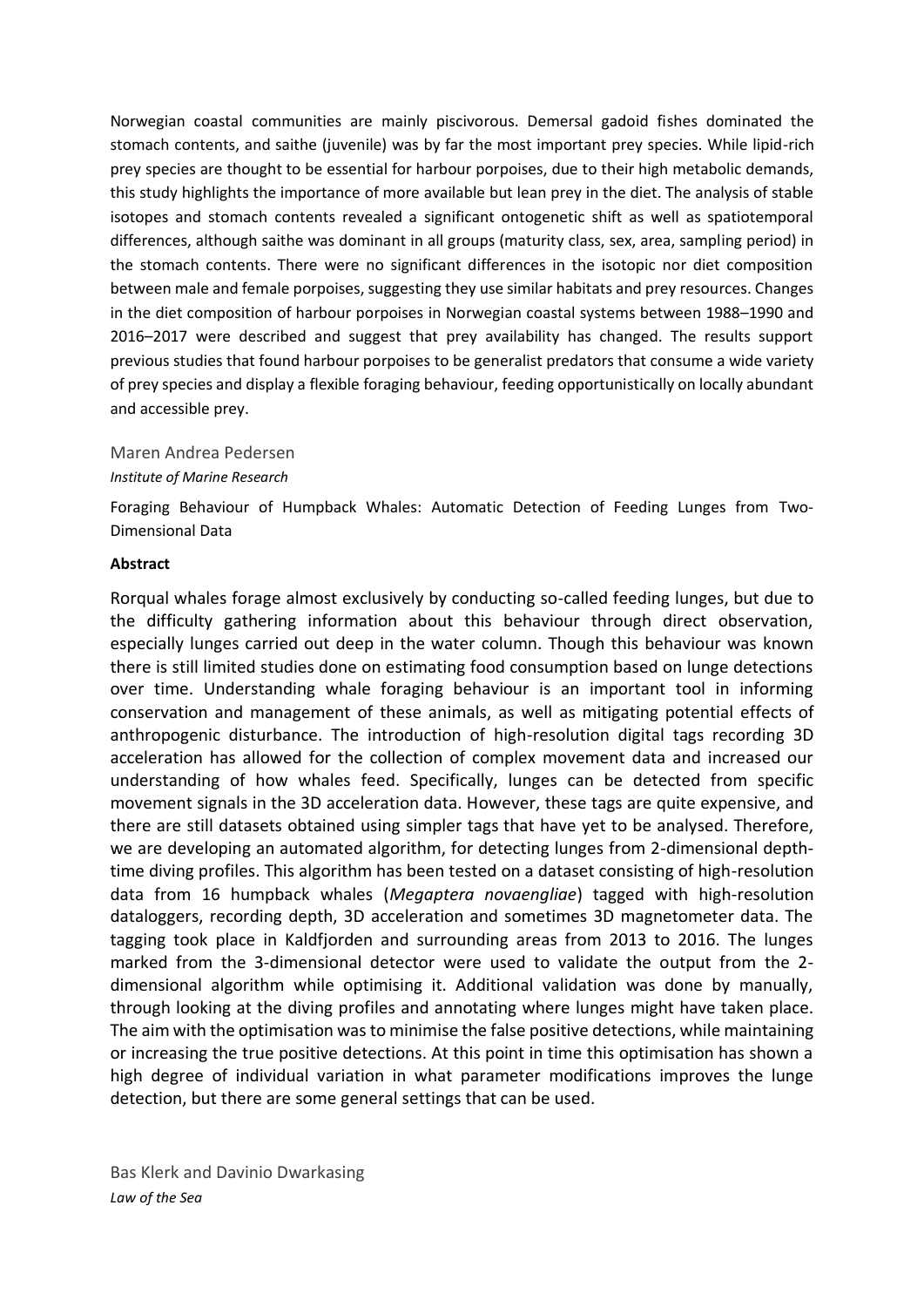Noise Pollution - Seismic Airgun Surveys and their Harmful Effect on Marine Mammals.

# **Abstract**

Due to the depletion of many existing oil and gas deposits, as well as technological developments, the fossil fuel industry is gradually shifting its aim to offshore resources. A method often used to locate such offshore resources are by making use of seismic airgun surveys (henceforth: SAS). The surveys are conducted by trawling arrays of airguns behind a ship which explode every 10-15 seconds. The noise permeates the seafloor and the signal that reflects back is deciphered to portray the substrates below.

# Harmful effects

This technique may seem harmless, as it does not involve drilling. However, studies have shown that the noise pollution created by the SAS may have a severe impact on a wide range of marine mammals. The noise can blanket an area of over 300,000 km2, raising background noise levels 100-fold continuously for weeks or months. At least 37 marine species have been shown to be affected by SAS noise. These impacts range from behavioral changes such as decreased foraging, avoidance of the noise, and changes in vocalizations through displacement from important habitat, stress, decreased egg viability and growth, and decreased catch rates, to hearing impairment, massive injuries, and even death by drowning or strandings.

# Legal aspects

Due to the multifarious nature of this activity and the scattered nature of international environmental law, the issue can be placed under a number of competing and unrelated treaties. This leads to the potential involvement of several international bodies and organizations, making it difficult to create a comprehensive legal regime to regulate the use of SAS. The call for better regulation of noise pollution has grown stronger in recent years. In 2012, the CBD stated that "...effective management of anthropogenic noise in the marine environment should be regarded as a high priority for action at the national and regional level...". For my thesis I will be examining the existing laws applicable to this issue and explore the possible legal solutions.

## Sabine Hansen

Elusive species in the NAMMCO Area

Has there been a shift in distribution for vagrant species within the northeast Atlantic? Using stranding and observation data is there a significant northward distribution shift in striped dolphin, short-beaked dolphin and risso's dolphin.

# **10:45-11:00:** *Coffee break*

**11:00-11:30:** The Challenges & Opportunities facing Science for Policy in a Changing Artic – Presentation by NAMMCO (North Atlantic Marine Mammal Commission) **Genevievé Desportes / Fern Wickson**

**11:30-12:00:** Facilitated Interactive Discussion - Making a difference, as a scientist, in a changing Arctic **12:00-12:45:** Lunch

# **12:45 – 14:15:** Facilitated Interactive Activity with Exercises, Tips and Tricks for:

a) Effective Science Communication (to different types of audiences)